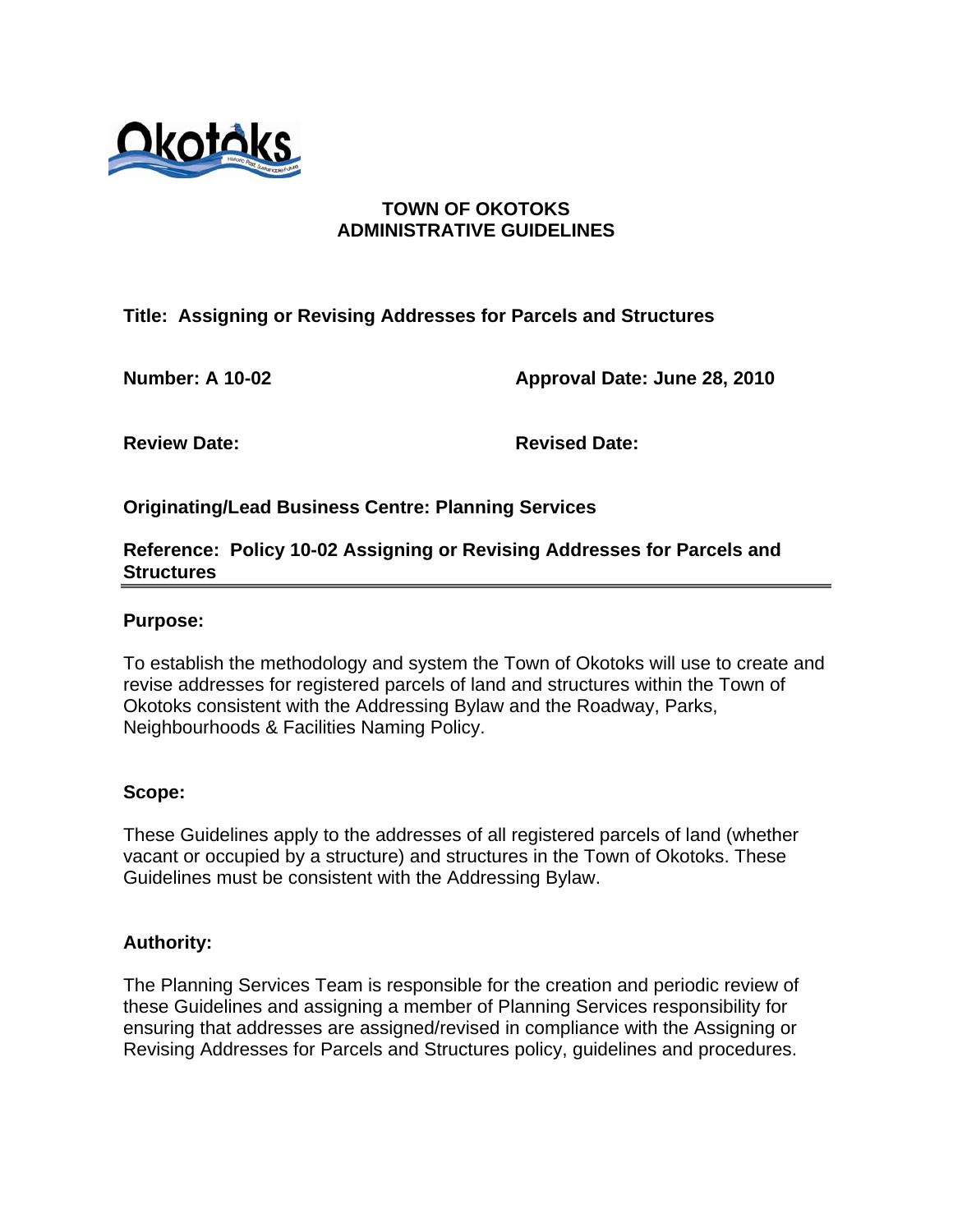# **Defintions:**

*Highway:* Road or way open to the public as a right of way for the purpose of passing and repassinging including:

- a road or road allowance surveyed under the Surveys Act or any other Act and;
- a public roadway provided in a subdivision under the Municipal Government Act or any other Act,

but does not include a lane.

*Multi-Building Complex:* A development where there is more than one multi-unit building on a single parcel of land, such as in the case of a retail shopping area or office park.

*Studio Suite:* A self-contained dwelling unit on a site that is accessory to the principal dwelling unit on the site, which for the purposes of assigning an address has been approved by the Town of Okotoks.

# **Standard Operating Guidelines:**

## *Numbering Principles*

1. When to Assign or Revise Addresses

Addresses must be assigned or revised by the Town of Okotoks, as required, following:

- a) approval of a Subdivision Application;
- b) approval of a Development Permit;
- c) annexation of lands into the Town of Okotoks;
- d) approval of a Change of Address Application; or
- e) a request from a utility agency or Emergency Services.

## 2. Consecutive Numbering

Numbers assigned to properties are to be consecutive, even if the highway changes direction or is on a diagonal. The act of assigning numbers to parcels is, in effect, the act of indicating the incremental distance of a property from the origin, or end, or the highway along that highway. Only one origin and one destination should exist for numbers along a highway. If numbers are out-of-sequence, interpreting an address description is impaired.

## 3. Even/Odd (Parity)

 Even numbered integers are assigned to property on the east and north sides of the highways throughout the town. This principle should also be adhered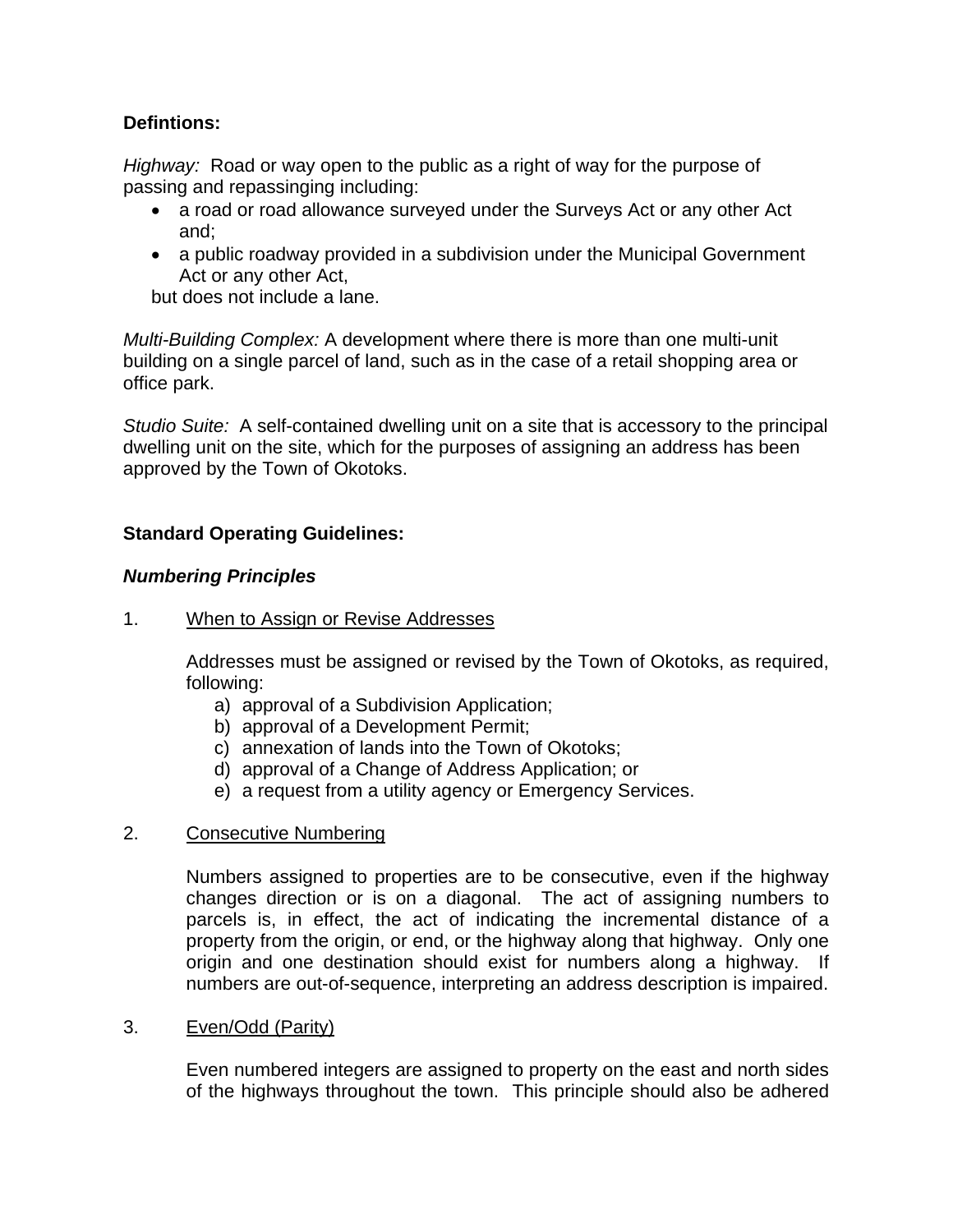to if the highway changes direction; numbers should not "jump" across the roadway because the roadway changes direction. Even and odd integers should "pair-off" across the highway as closely as possible (e.g. "16" should be opposite "15" or "17").

### 4. Uniform Numbering Intervals

Property numbering intervals should be uniform based on highway frontage. This includes uniform intervals within blocks and between blocks.

The numbering interval used should be the smallest that will ever be needed for future division (not necessarily subdivision) of the property. Similarly, the numbering system should also accommodate possible growth and development in the area.

Applying the same unit intervals on all highways will not always be possible, particularly when roadways change direction or when located in low-density rural areas. Where properties are narrow, the frontage interval may need to be smaller. Similarly, it may be difficult to accommodate town-housing if the frontage interval is large.

## *Numbering Different Types of Structures*

#### 5. Numbering Semi-Detached Structures

Separate numbers should be assigned to the entrances of a semi-detached structure (side by side), for an upstairs unit that has an outside entrance (up and down), and for semi-detached with one unit accessible from the rear (front and back style). In situations where the entrance door is not visible from the roadway, additional signage may be necessary to give directional advice.

When numbering a semi-detached building (two units in one building) assign a number for one side as you would for a single dwelling/building and divide the interval used by 2. Subtract this value from the number assigned to derive the additional number needed. (E.g. if interval is '4' and number assigned for one-half of duplex is 319, the second half will be: 4 divided by 2  $= 2.319 - 2 = 317$ ).

#### 6. Numbering Rear Structures or Entrances

For parcels with a rear structure or a structure with a rear entrance requiring a separate address, an alpha qualifier or unit number can be used. Fractions or decimals are not permitted. This approach should not be used if there is more than one rear structure or rear entrance.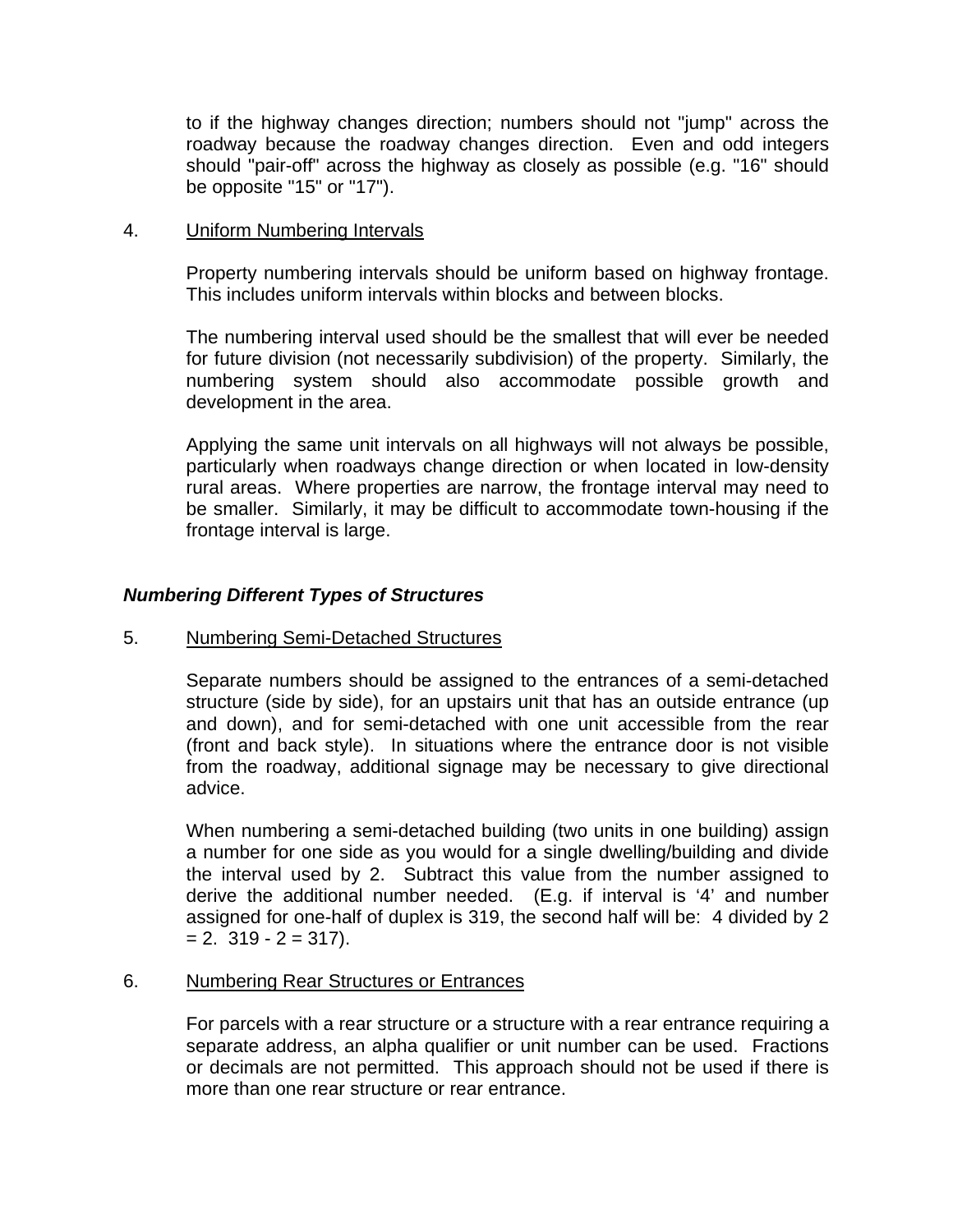If there are rear entrances or hidden structures, a post should display the number with an appropriate arrowhead, on the path leading to the entrance. Accessory buildings to commercial or industrial sites are not assigned separate numbers unless required/requested by either the owner or a third party (e.g. Fire Department,).

#### 7. Numbering Studio Suites

When a studio suite has been approved by the Development Authority or is located in the Residential Studio Suite District [R-1St], a separate address for the studio suite will be assigned upon request. The principal building shall retain the existing address and the studio /secondary suite is assigned the same number with an alpha qualifier.

#### 8. Numbering for Multi-Building Complexes

Where this type of development occurs, the entire parcel shall be assigned a single distinctive street address consistent and each building, or units within a building, will be assigned a distinctive number. Addresses for multi-building complexes are to be assigned at the time of Development Permit approval.

For developments where all buildings are one floor or only require addresses for the first floor, buildings shall be assigned numbers in one hundred intervals (i.e. 100, 200, 300, etc.), with the last two digits being used for differentiating units. All Units in this form of development shall be consistent in terms of odd or even with the parent address. For example, if the parent address is 3 Fisher Street all of the units on site shall be odd numbers (i.e. 301, 303, 305, etc.).

For developments containing multi-story buildings, buildings shall be assigned numbers in one thousand intervals (i.e. 1000, 2000, 3000, etc.). The second digit will be used for the floor the unit is on and the last two digits will be used for differentiating units. For example, 2301 would refer to the second building, the third floor, and the first unit on that floor. Both even and odd numbers may be used for unit numbers for this form of development, regardless of the number of the parent address. However, odd/even parity should be used to separate units within buildings.

#### 9. Numbering Buildings with Entrances to Multiple Streets

In some cases, buildings have multiple entrances and access to parallel roadways. Numbers should be assigned to these entrances from the series of numbers available for the roadway from which access is derived.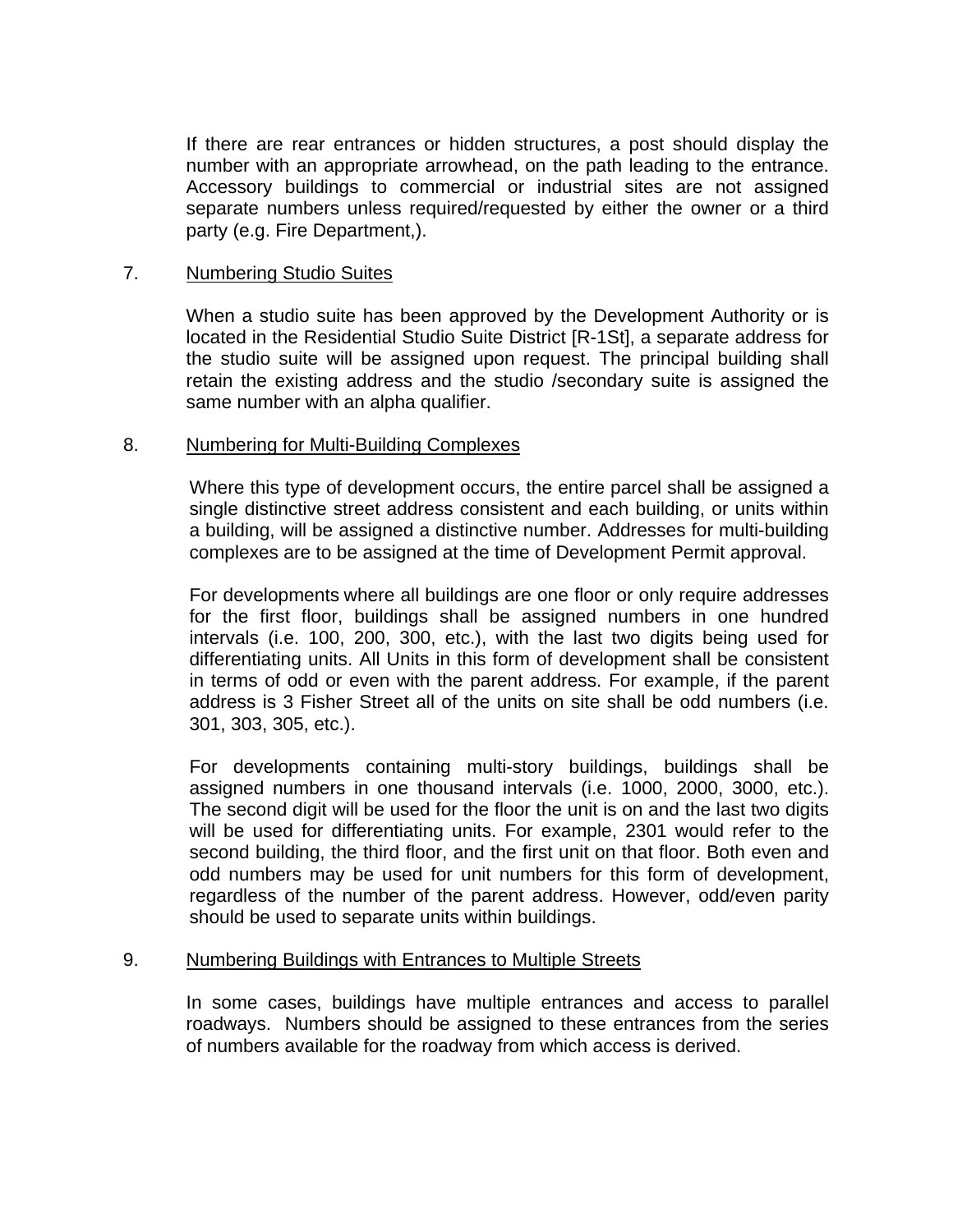# *Numbering on Different Types of Highways*

### 10. Numbering Corner Lots

The parcel address number is generally assigned to the side of the parcel having the shortest frontage. If it is later determined the building faces another highway, a new number should be assigned.

If a corner building has two entrances which both look like front entrances, consideration should be given to the highway which is most prominent and the general site layout.

#### 11. Numbering on Circle and Crescent-shaped Highways

There are typically more parcels on the outside of a circle/crescent shaped roadway than on the inside. Consecutive numbers (even or odd) should be assigned in the regular manner first to the side of the highway having the greatest number of individual properties fronting along the highway, then the other. When undertaking the numbering of the side with fewer properties, attention must be given to "pairing-off" numbers across the roadway. The break in numbering to achieve this numeric correspondence is best taken at corners, reserve parcels, street intersections, laneways or tot lots.

When numbering to blockfaces of circle/crescent-shaped roadways, numbers should not "cross" the roadway to maintain even numbers on north and east blockfaces and vice versa. Rather, determine whether the blockface is predominantly north, west, etc. and maintain the allocation for the entire length of the roadway.

In numbering circle/crescent shaped highways, there must be only one start point (origin) and one end point (destination). The start point should be established at the most prominent point of entry.

#### 12. Numbering on Cul-de-Sac

Cul-de-sacs should be individually named and not named with a block prefix (e.g. 100, 200, 300 Downey Place would not be acceptable). Parcels are assigned numbers starting at the right and progressing in a circular direction (i.e. numbers do not alternate between parcels on opposite sides of the culde-sac). The address of each individual parcel within the cul-de-sac will be based on the lead numbers as follows:

- even numbered lead numbers will have even-numbered graduating addresses (e.g. 202, 204, 206, etc.);
- odd numbered lead numbers will have odd-numbered graduating addresses (e.g. 301, 303, 305, etc.).